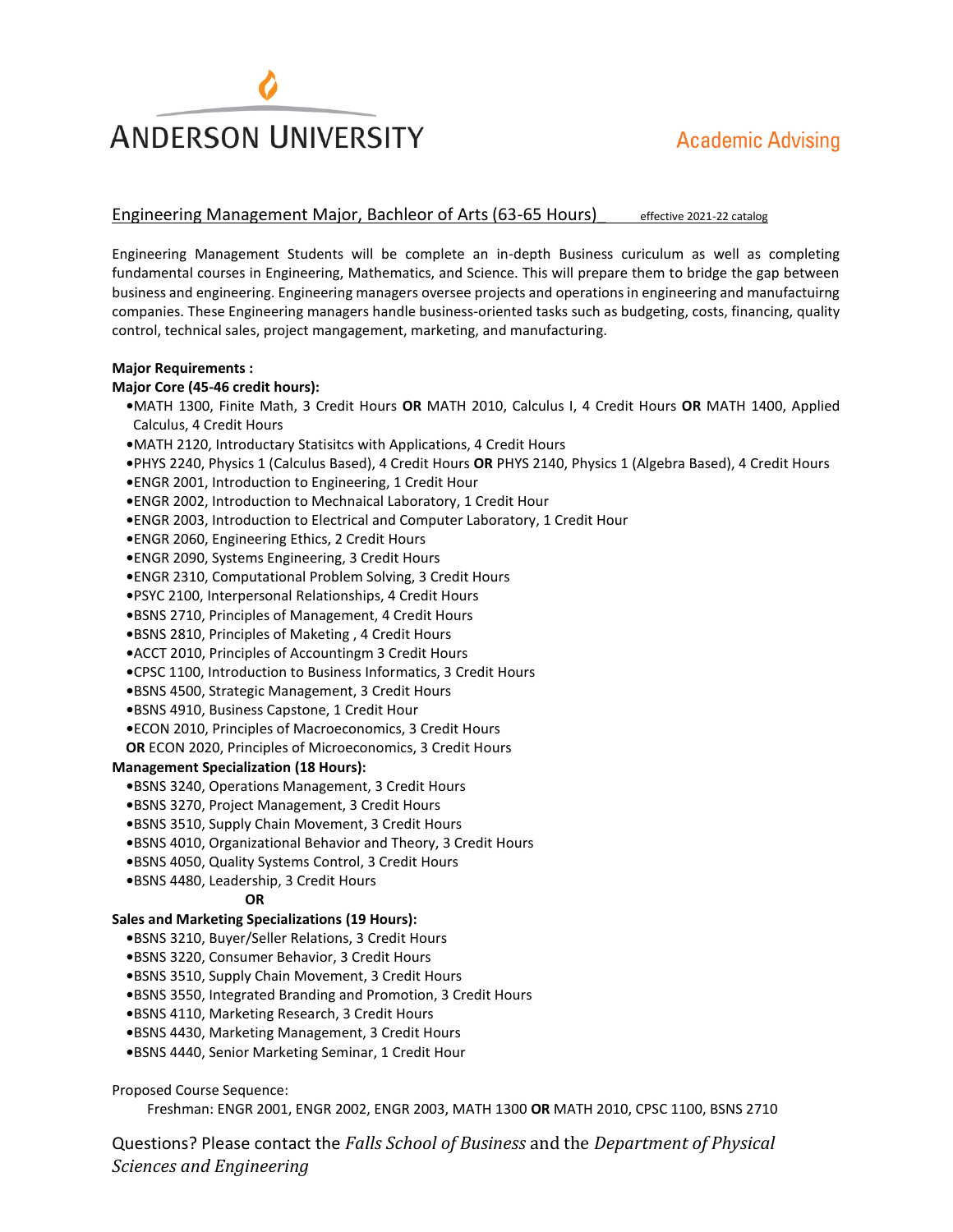

### Sophmore: PHYS 2140 **OR** PHYS 2240, ACCT 2010, ENGR 2060, ENGR 2310, ENGR 2090, MATH 2120 Junior: ECON 2010, ECON 2020, BSNS 3240, BSNS 2810, BSNS 3510, PSYC 2100 Senior: BSNS 4480, BSNS 4910, BSNS 4500, BSNS 3270, BSNS 4430, BSNS 4910

## Management Specialization

| <b>SEMESTER 1</b>            |           | <b>SEMESTER 2</b>        |           |
|------------------------------|-----------|--------------------------|-----------|
| ENGR 2001, 2002, 2003        | 3 Hours   | <b>CPSC 1100</b>         | 3 Hours   |
| MATH 1300 or MATH 2010       | 3-4 Hours | <b>ENGL 1120</b>         | 3 Hours   |
| ENGL 1100/ENGL 1100          | 3-4 Hours | <b>COMM 1000</b>         | 3 Hours   |
| <b>LART 1050</b>             | 1 Hour    | <b>BSNS 2710</b>         | 3 Hours   |
| <b>Aesthetic Ways</b>        | 3 Hours   | <b>Personal Wellness</b> | 2-3 Hours |
| $13 - 15 + 14 - 15$          |           |                          |           |
| <b>SEMESTER 3</b>            |           | <b>SEMESTER 4</b>        |           |
| PHYS 2410 <sup>1</sup>       | 4 Hours   | <b>ENGR 2310</b>         | 3 Hours   |
| <b>ACCT 2010</b>             | 3 Hours   | MATH 2120 <sup>2</sup>   | 4 Hours   |
| <b>ENGR 2060<sup>3</sup></b> | 2 Hours   | <b>ENGR 20904</b>        | 3 Hours   |
| Elective                     | 3 Hours   | Elective                 | 3 Hours   |
| Elective                     | 3 Hours   | Elective                 | 3 Hours   |
| $15 + 16$                    |           |                          |           |
| <b>SEMESTER 5</b>            |           | <b>SEMESTER 6</b>        |           |
| <b>ECON 2010</b>             | 3 Hours   | <b>ECON 2020</b>         | 3 Hours   |
| <b>BSNS 3240</b>             | 3 Hours   | <b>BSNS 3510</b>         | 3 Hours   |
| <b>BSNS 2810</b>             | 3 Hours   | <b>PSYC 2100</b>         | 4 Hours   |
| <b>BIBL 2000</b>             | 3 Hours   | Elective                 | 3 Hours   |
| <b>Civil Ways</b>            | 3 Hours   | <b>Foreign Language</b>  | 4 Hours   |
| $15 + 17$                    |           |                          |           |
| <b>SEMESTER 7</b>            |           | <b>SEMESTER 8</b>        |           |
| <b>BSNS 4480</b>             | 3 Hours   | <b>BSNS 4010</b>         | 3 Hours   |
| <b>BSNS 4910</b>             | 1 Hour    | <b>BSNS 4050</b>         | 1 Hour    |
| <b>BSNS 4500</b>             | 3 Hours   | <b>Christian Ways</b>    | 3 Hours   |
| <b>BSNS 3270</b>             | 3 Hours   | Elective                 | 3 Hours   |
| Elective                     | 3 Hours   | Elective                 | 3 Hours   |

 $13 + 13$ 

 $\overline{a}$ 

<sup>1</sup> PHYS 2410 fulfills the Scientific Ways of Knowing Liberal Arts Requirement

<sup>2</sup> MATH 2120 fulfills the Quantitative Reasoning Liberal Arts Requirement

<sup>3</sup> ENGR 2060 fulfills the Critical Reasoning Liberal Arts Requirement

<sup>4</sup> ENGR 2090 fulfills the Global Ways of Knowing Liberal Arts requirement

Questions? Please contact the *Falls School of Business* and the *Department of Physical Sciences and Engineering*